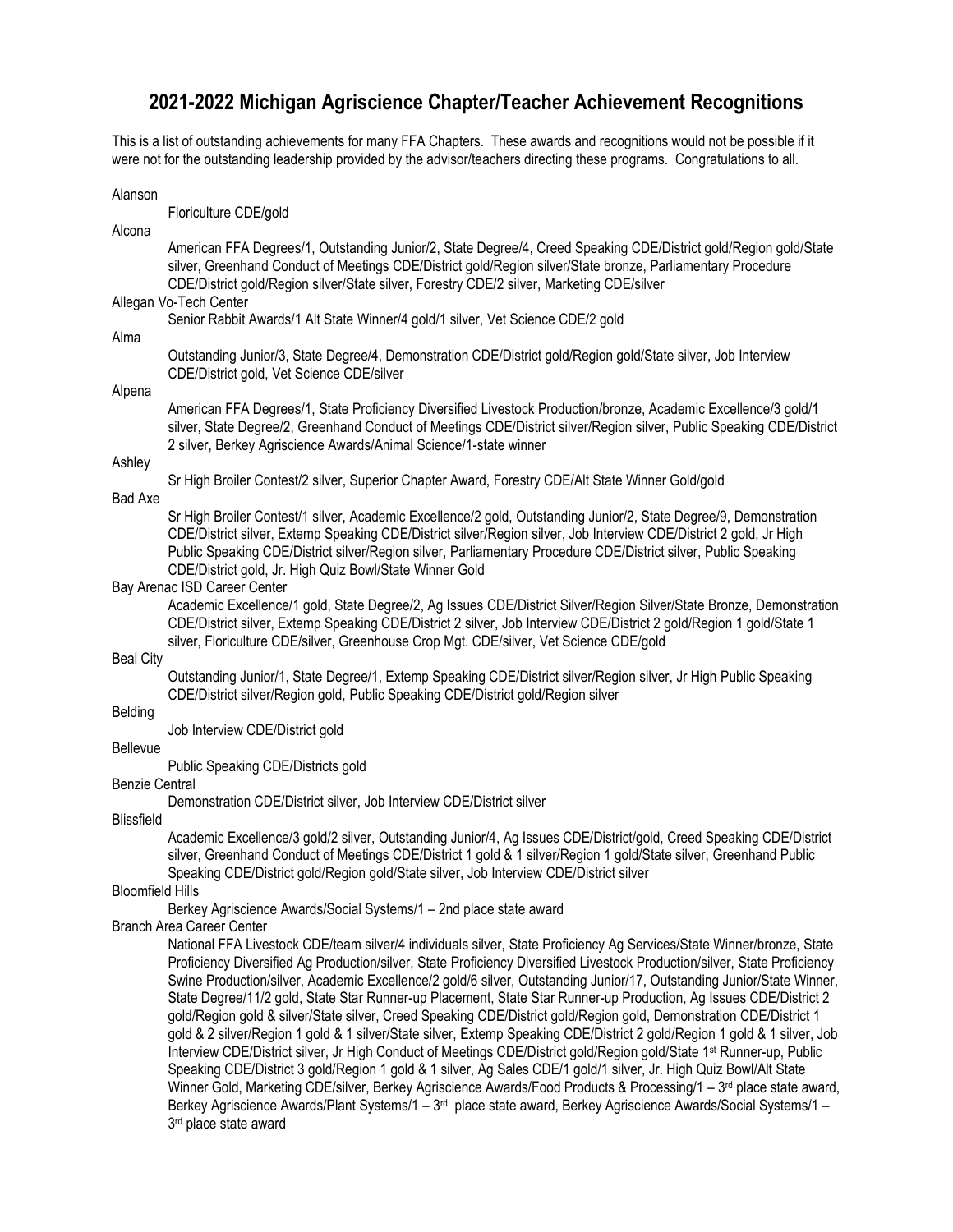### **Breckenridge**

American FFA Degrees/1, Superior Chapter Award, Academic Excellence/3 gold/5 silver, Outstanding Junior/4, State Degree/3, Ag Issues CDE/District gold/Region silver, Creed Speaking CDE/District gold/Region gold/State gold, Demonstration CDE/District 2 silver, Job Interview CDE/District gold/Region gold/State gold, Agronomy CDE/silver

## Byron

Tractor Driving/Zero-Turn/3rd & 4th place, American FFA Degrees/2, National Chapter Award/3 star, Superior Chapter Award, Outstanding Chapter/gold, Academic Excellence/2 gold, Outstanding Junior/5, State Degree/5/2 silver, Demonstration CDE/District gold/Region silver, Extemp Speaking CDE/District gold/Region silver, Jr High Conduct of Meetings CDE/District gold/Region gold, Parliamentary Procedure CDE/District gold/Region gold, Public Speaking CDE/District gold/Region silver, Milk Quality CDE/gold

## Caledonia

State Sentinel, American FFA Degrees/5, National Proficiency Agricultural Education/Bronze, Academic Excellence/14 gold, Outstanding Junior/2, State Degree/13, Ag Issues CDE/District 2 gold/Region 2 silver, Creed Speaking CDE/District 1 gold & 1 silver/Region 1 gold/State 1 bronze, Demonstration CDE/District gold/Region silver, Extemp Speaking CDE/District gold/Region silver, Greenhand Conduct of Meetings CDE/District gold/Region gold/State bronze, Job Interview CDE/District 3 gold/Region 1 gold, Parliamentary Procedure CDE/District gold/Region gold/State silver, Public Speaking CDE/District gold/Region gold, Ag Mechanics CDE/silver

## Calhoun Area Tech Center

Sr High Broiler Contest/3 silver, State Proficiency Equine/bronze, State Proficiency Outdoor Recreation/silver, Academic Excellence/3 gold, Outstanding Junior/6, State Degree/6, Job Interview CDE/District 2 gold, Public Speaking CDE/District silver, Vet Science CDE/silver, Berkey Agriscience Awards/Plant Systems/1 – 1 st place state winner

# Camden-Frontier

Sr High Broiler Contest/1 silver, Jr High Broiler Contest/Winner, Academic Excellence/1 silver, Outstanding Junior/3, Public Speaking CDE/District gold/Region gold

## Capac

Creed Speaking CDE/District silver/Region silver, Environmental Skills CDE/silver

## Careerline Tech Center

State Region 5 VP, American FFA Degrees/2, National FFA Horse Judging CDE/team bronze/1 INDIVIDUAL GOLD/2 individuals silver/1 individual bronze, Sr High Broiler Contest/4 gold/3 silver, State Proficiency Ag Education/bronze, State Proficiency Ag Sales/silver, State Proficiency Beef Production/2 bronze, State Proficiency Equine/silver, State Proficiency Swine Production/State Winner/gold, Superior Chapter Award, Academic Excellence/7 gold/7 silver, Outstanding Junior/8, State Degree/22, Ag Issues CDE/District 2 gold & 1 silver/Region 2 gold/State 2 silver, Demonstration CDE/District 1 gold & 1 silver, Extemp Speaking CDE/District gold, Job Interview CDE/District 2 silver, Parliamentary Procedure CDE/District 2 gold, Public Speaking CDE/District silver, Senior Rabbit Awards/1 State Winners/2 gold/3 silver, Agronomy CDE/gold, Environmental Skills CDE/2 silver, Greenhouse Crop Mgt. CDE/gold, Milk Quality CDE/Alt State Winner Gold/gold, Poultry CDE/2 silver, Vet Science CDE/State Winner Gold/2 gold, Meats CDE/silver

## Carney Nadeau

Creed Speaking CDE/District silver/Region silver, Demonstration CDE/District silver/Region silver, Greenhand Conduct of Meetings CDE/District silver/Region gold/State silver, Jr High Conduct of Meetings CDE/District 2 silver/Region 2 silver/State bronze, Jr High Public Speaking CDE/District gold/Region gold/State silver, Public Speaking CDE/District 2 silver/Region 2 gold/State 1 gold & 1 silver

## Cass City

State Reporter, American FFA Degrees/2, National Proficiency Service Learning/National Finalist, National Proficiency Service Learning/NATIONAL WINNER

### **Cassopolis**

State Degree/1, Ag Issues CDE/District gold/Region gold/State silver, Creed Speaking CDE/District gold/Region gold/State silver, Demonstration CDE/District gold/Region gold, Job Interview CDE/District silver, Jr High Conduct of Meetings CDE/District gold/Region gold/State bronze, Public Speaking CDE/District 2 gold & 1 silver/Region 1 gold/State 1st Runner-up

### Cedar Spring

Tractor Driving/Utility/1st & 2nd place, National FFA Forestry CDE/NATIONAL 8TH PLACE TEAM, NATIONAL 8TH PLACE INDIVIDUAL GOLD/3 INDIVIDUALS SILVER, Outstanding Junior/3, Creed Speaking CDE/District 2 gold/Region 1 gold & 1 silver/State 2<sup>nd</sup> Runner-up, Job Interview CDE/District 2 gold/Region 1 gold/State silver, Ag Mechanics CDE/Alt State Winner-Gold, Agronomy CDE/State Winner Gold, Environmental Skills CDE/State Winner Gold, Land Conservation CDE/silver

## **Centreville**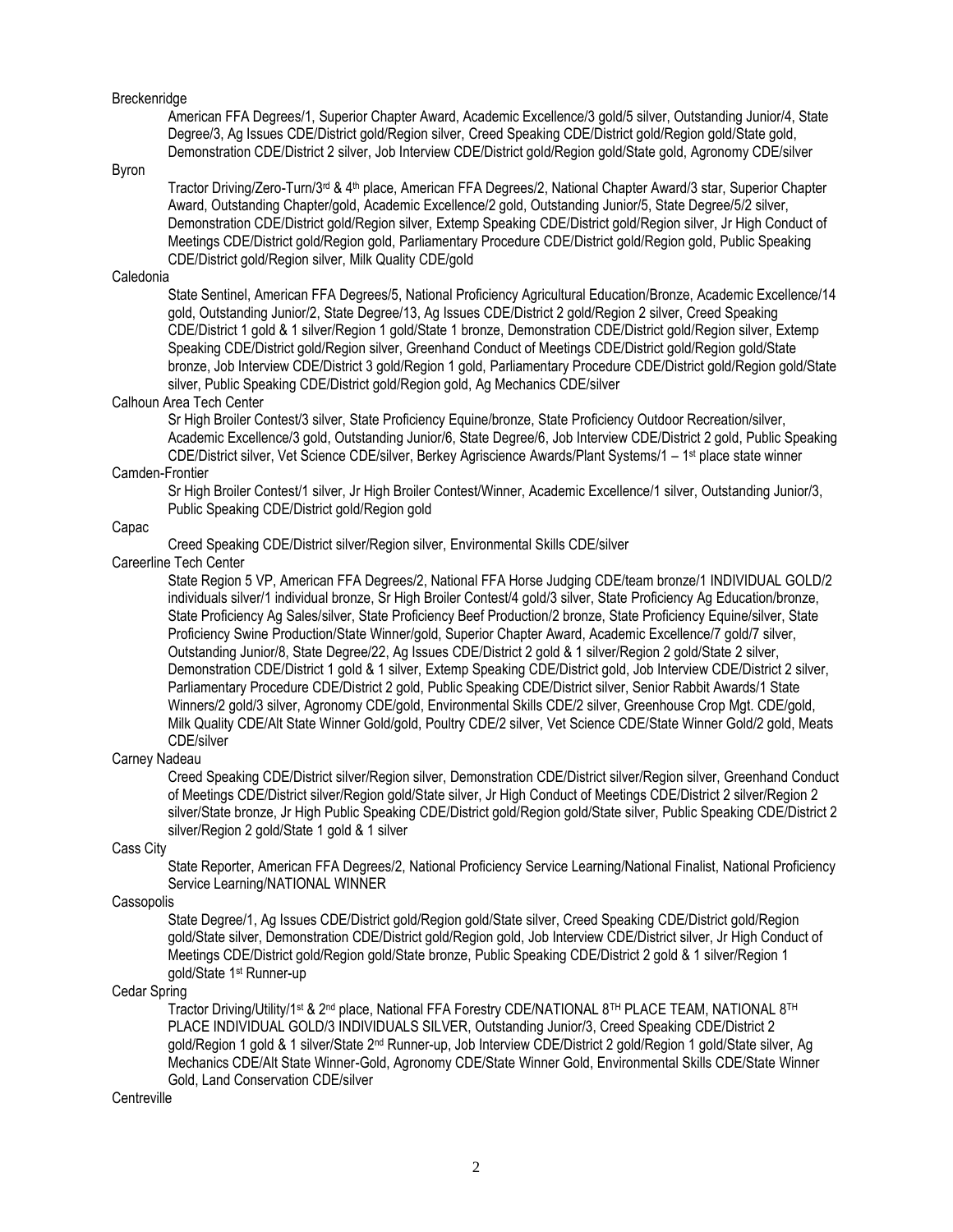American FFA Degrees/2, National Proficiency Agriscience Research–Integrated/silver, National Proficiency Diversified Livestock Production/gold, Sr High Broiler Contest/1 silver, State Proficiency Diversified Crop Production/gold, Academic Excellence/3 gold/3 silver, Outstanding Junior/5, State Degree/6/1 gold, Ag Issues CDE/District 1 gold & 1 silver, Demonstration CDE/District silver, Greenhand Conduct of Meetings CDE/District gold/Region gold/State silver, Parliamentary Procedure CDE/District gold/Region gold/State 2<sup>nd</sup> Runner-up, Environmental Skills CDE/silver, Vet Science CDE/silver

### **Charlotte**

Academic Excellence/5 silver, Outstanding Junior/4, Creed Speaking CDE/District 2 gold/Region 1 gold & 1 silver/State 1 st Runner-up, Extemp Speaking CDE/District gold/Region gold/State Winner, Greenhand Public Speaking CDE/District gold/Region gold, Job Interview CDE/District silver, Jr High Public Speaking CDE/District 2 gold/Region 2 gold/State bronze, Public Speaking CDE/District gold/Region gold, Senior Rabbit Awards/1 gold, Jr. High Environmental Skills CDE/Alt State Winner Gold, Jr. High Forestry CDE/silver, Vet Science CDE/silver

## Chesaning

American FFA Degrees/1, National Agriscience Award/National Finalist, Sr High Broiler Contest/3 silver, Outstanding Junior/2, Creed Speaking CDE/District silver, Demonstration CDE/District gold/Region silver, Extemp Speaking CDE/District silver/Region silver, Greenhand Public Speaking CDE/District gold/Region gold/State silver, Job Interview CDE/District 1 gold & 1 silver, Jr High Public Speaking CDE/District silver/Region gold/State silver, Public Speaking CDE/District gold/Region silver, Ag Sales CDE/silver, Jr. High Quiz Bowl/silver, Berkey Agriscience Awards/Animal Science/1-state winner, Berkey Agriscience Awards/Environmental & NR/1- 2<sup>nd</sup> place state, Berkey Agriscience Awards/Plant Systems/1 – 2<sup>nd</sup> place state award

### Chippewa Hills

Greenhand Public Speaking CDE/District bronze, Parliamentary Procedure CDE/District gold/Region silver Clare-Gladwin

Demonstration CDE/District silver, Job Interview CDE/District 2 gold/Region 1 gold & 1 silver

## Coleman

Outstanding Junior/8, State Degree/4

## **Coopersville**

Sr High Broiler Contest/1 gold/3 silver, State Proficiency Dairy Production/bronze, Academic Excellence/1 gold/1 silver, Outstanding Junior/1, Greenhand Conduct of Meetings CDE/District gold, Job Interview CDE/District silver, Jr High Conduct of Meetings CDE/District gold/Region silver/State silver, Jr High Public Speaking CDE/District 2 gold, Parliamentary Procedure CDE/District gold, Forestry CDE/silver, Vet Science CDE/silver

## Corunna

State President, Tractor Driving/Utility/4<sup>th</sup> place, American FFA Degrees/3, National FFA Ag Mechanics CDE/team bronze, 1 individual silver/3 individual bronze, Sr High Broiler Contest/1 gold, Superior Chapter Award, Outstanding Chapter/gold, Academic Excellence/7 gold/2 silver, Outstanding Junior/3, State Degree/9, Ag Issues CDE/District gold/Region silver, Creed Speaking CDE/District gold, Extemp Speaking CDE/District gold/Region gold/State bronze, Greenhand Conduct of Meetings CDE/District 1 gold & 1 silver/Region 1 silver/State 1 silver, Job Interview CDE/District 1 gold & 1 silver, Public Speaking CDE/District gold/Region gold/State gold, Ag Mechanics CDE/silver, Environmental Skills CDE/1 gold/1 silver, Farm Business Mgt. CDE/Alt State Winner Gold, Greenhouse Crop Mgt. CDE/1 gold/1 silver

### **Countryside**

Creed Speaking CDE/District silver

Dansville

National Proficiency Dairy Production/silver, Academic Excellence/1 gold, Outstanding Junior/2, State Degree/1, Ag Issues CDE/District silver, Demonstration CDE/District gold/Region silver, Public Speaking CDE/District 1 gold & 1 silver/Region1 gold/State 1 silver, Berkey Agriscience Awards/Food Products & Processing/1st Place State Winner

### Dundee

American FFA Degrees/1, National Chapter Award/2 star, Sr High Broiler Contest/2 gold/3 silver, Superior Chapter Award, Outstanding Chapter/gold, Academic Excellence/9 gold/3 silver, Outstanding Junior/8, State Degree/16/1 silver, Greenhand Conduct of Meetings CDE/District 2 silver, Job Interview CDE/District 3 gold/Region 1 gold/State 1st Runner-up, Parliamentary Procedure CDE/District 1 silver & 1 bronze, Senior Rabbit Awards/1 silver

## Durand

Sr High Broiler Contest/4 gold, Outstanding Junior/4, State Degree/4, Honorary State FFA Degree (Beth Wilson), Demonstration CDE/District gold, Greenhand Conduct of Meetings CDE/District silver/Region silver, Job Interview CDE/District gold, Public Speaking CDE/District1 gold & 2 silver/Region 1 silver, Ag Mechanics CDE/State Winner-Gold, Floriculture CDE/silver, Milk Quality CDE/gold

Eaton Rapids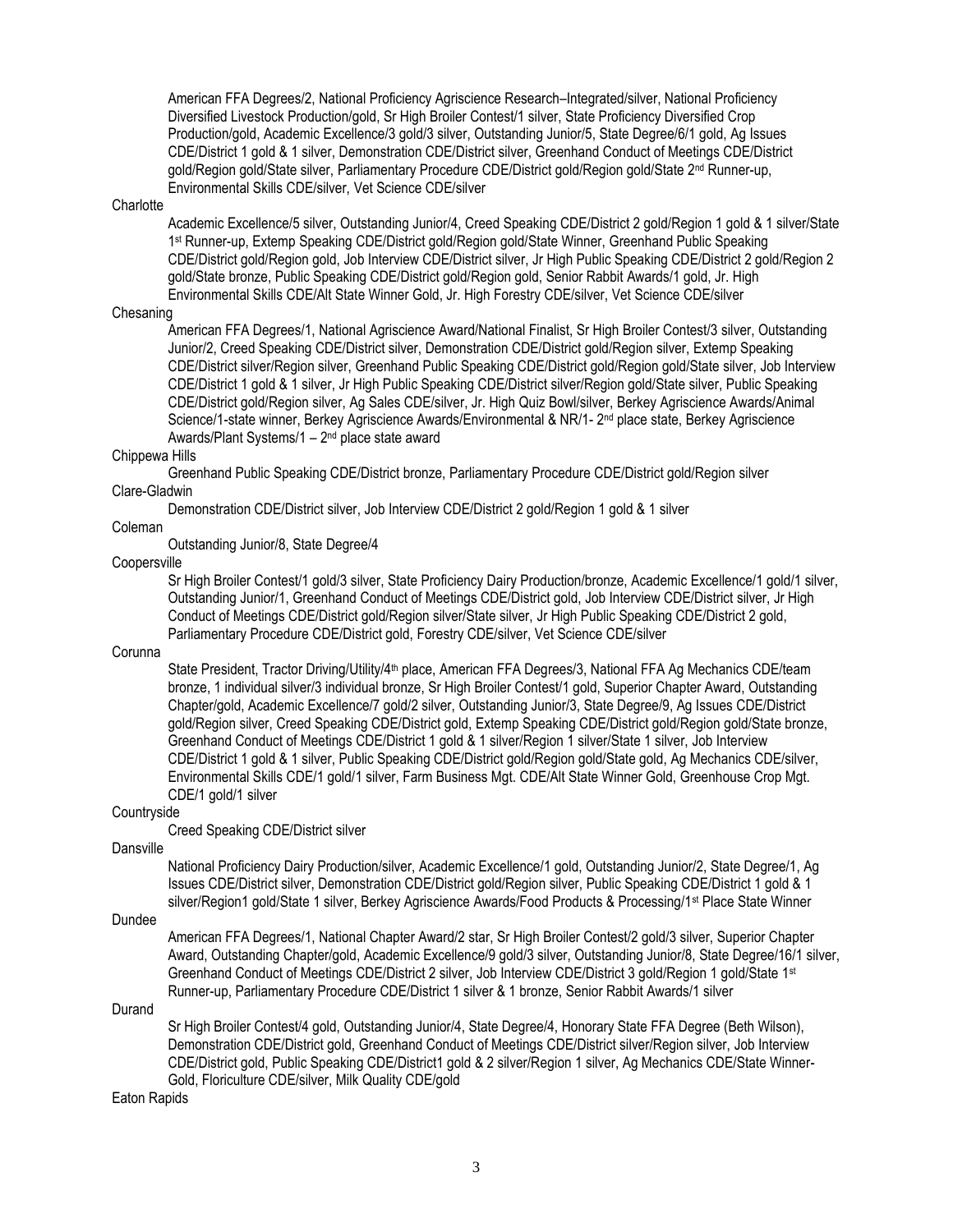National Agriscience Award/2 bronze, Academic Excellence/1 gold/1 silver, Outstanding Junior/1, State Degree/1, Berkey Agriscience Awards/Food Products & Processing/1st Place State Winner, Berkey Agriscience Awards/Social Systems/1 – 3<sup>rd</sup> place state award

### Fowlerville

Tractor Driving/Utility/5th place, Tractor Driving/Zero-Turn/1st place, National Agriscience Award/1 National Finalist/2 bronze, Sr High Broiler Contest/2 silver, Academic Excellence/6 gold/13 silver, Outstanding Junior/5, State Degree/8, Ag Issues CDE/District 1 gold & 1 silver, Demonstration CDE/District 1 gold & 1 silver, Extemp Speaking CDE/District gold/Region gold, Job Interview CDE/District 3 gold/Region 2 gold/State Winner, Public Speaking CDE/District 2 silver, Environmental Skills CDE/silver, Marketing CDE/Alt State Winner Gold, Berkey Agriscience Awards/Animal Science/2nd place state, Berkey Agriscience Awards/Environmental & NR/1- State Winner, Berkey Agriscience Awards/Environmental & NR/1- 2<sup>nd</sup> place state, Berkey Agriscience Awards/Food Products & Processing/3 – 2<sup>nd</sup> place state awards/1 – 3<sup>rd</sup> place state award, Berkey Agriscience Awards/Social Systems/1 – 1st place state winner

### Fremont

State Proficiency Ag Education/State Winner, State Proficiency Dairy Production/gold/bronze, State Proficiency Diversified Livestock Production/silver, State Proficiency Sheep Production/bronze, State Proficiency Swine Production/bronze, Academic Excellence/1 gold, Outstanding Junior/2, State Degree/7/1 silver, Ag Issues CDE/District gold/Region silver, Creed Speaking CDE/District gold, Extemp Speaking CDE/District 1 gold & 1 bronze/Region 1 silver, Greenhand Public Speaking CDE/District 2 silver/Region 2 silver, Job Interview CDE/District 1 gold & 1 silver/Region 1 gold/State 1 silver, Jr High Conduct of Meetings CDE/District gold/Region silver, Public Speaking CDE/District 1 gold & 2 silver/Region 1 silver

### Genesee Career Institute

National FFA Nursery Landscape CDE/team bronze/4 individuals bronze, National FFA Floriculture CDE/team silver/2 individuals silver/2 individuals bronze, Sr High Broiler Contest/1 gold, Academic Excellence/4 gold/2 silver, Outstanding Junior/3, State Degree/5, Ag Issues CDE/District silver/Region silver, Demonstration CDE/District 2 gold, Job Interview CDE/District gold/Region gold, Environmental Skills CDE/silver, Floriculture CDE/Alt State Winner Gold, Nursery Landscape CDE/silver, Vet Science CDE/gold

## Gogebic-Ontonagon

Extemp Speaking CDE/District silver/Region silver, Job Interview CDE/District 2 gold/1 gold & 1 silver

Harbor Beach

American FFA Degrees/3, National Proficiency Environmental & Natural Resources/bronze, Sr High Broiler Contest/1 silver, State Proficiency Beef Production/gold, State Proficiency Dairy Production/gold/bronze, State Proficiency Diversified Crop Production/State Winner/silver, Academic Excellence/4 gold/3 silver, Outstanding Junior/7, State Degree/8/2 gold, State Star Runner-up Placement, Creed Speaking CDE/District bronze/Region bronze, Demonstration CDE/District gold/Region silver, Extemp Speaking CDE/District gold, Greenhand Conduct of Meetings CDE/District 1 gold & 2 silver, Greenhand Public Speaking CDE/District gold/Region bronze, Parliamentary Procedure CDE/District silver, Public Speaking CDE/District gold, Floriculture CDE/gold, Poultry CDE/silver, Berkey Agriscience Awards/Power, Structural & Technical/1 – 3<sup>rd</sup> place state award

### **Hastings**

American FFA Degrees/2, Outstanding Junior/1, State Degree/1, Job Interview CDE/District 1 gold & 1 silver, Ag Mechanics CDE/silver

## Homer

Jr High Broiler Contest/1 silver, Creed Speaking CDE/District silver

Hopkins

State Region 1 VP, American FFA Degrees/7, Sr High Broiler Contest/3 gold/1 silver, Superior Chapter Award, Outstanding Chapter/gold/State Winning Chapter, Outstanding Junior/2, State Degree/8/1 gold/1 silver, Ag Issues CDE/District gold/Region gold, Creed Speaking CDE/District gold, Creed Speaking CDE/District 2 silver, Demonstration CDE/District gold/Region gold/State silver, Greenhand Public Speaking CDE/District 2 gold/Region 1 gold/State 1 gold, Job Interview CDE/District 2 gold/Region 1 gold/State 1 silver, Public Speaking CDE/District gold/Region gold/State Winner, Milk Quality CDE/silver, Vet Science CDE/silver

Ionia

Tractor Driving/Garden/3<sup>rd</sup> place, Tractor Driving/Utility/3<sup>rd</sup> place, State Proficiency Equine/State Winner, Outstanding Junior/12, State Degree/3, State Degree/1, Ag Issues CDE/District 2 silver, Demonstration CDE/District 1 gold & 3 silver/Region 1 gold, Job Interview CDE/District gold/Region gold, Public Speaking CDE/District 1 gold & 3 silver, Environmental Skills CDE/silver, Greenhouse Crop Mgt. CDE/Alt State Winner Gold, Milk Quality CDE/silver

Ithaca

Tractor Driving/Garden/1<sup>st</sup> & 2<sup>nd</sup> place, American FFA Degrees/1, National FFA Dairy Handler CDE/GOLD, State Proficiency Dairy Production/silver, State Proficiency Sheep Production/bronze, State Proficiency Swine Production/bronze, Superior Chapter Award, Academic Excellence/1 gold/4 silver, Outstanding Junior/5, Creed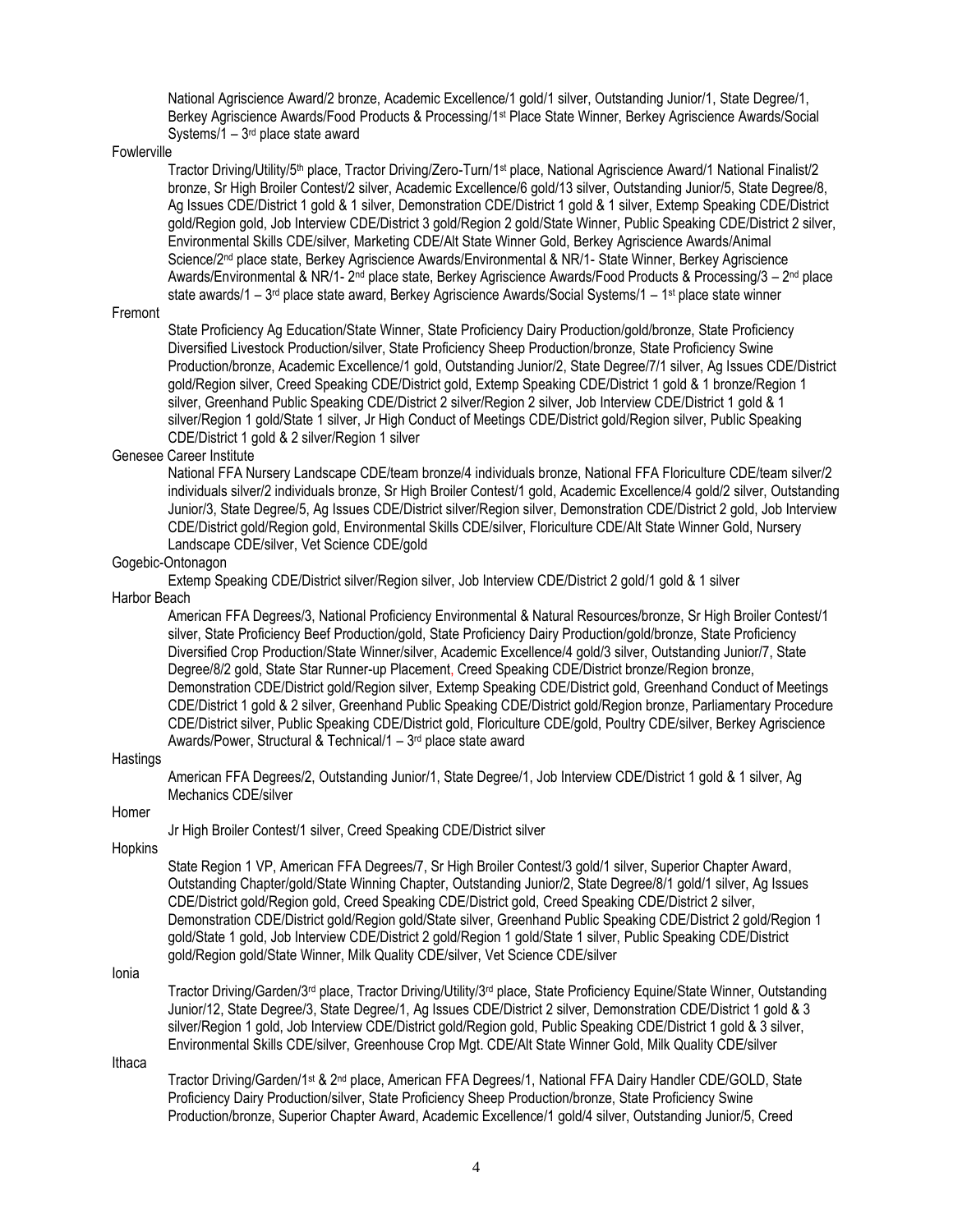Speaking CDE/District 1 gold & 1 silver/Region 1 silver, Demonstration CDE/District 1 gold & 1 silver, Extemp Speaking CDE/District gold/Region/State 2<sup>nd</sup> Runner-up, Greenhand Conduct of Meetings CDE/District gold/Region gold/State 1st Runner-up, Job Interview CDE/District 2 gold/Region 1 gold, Jr High Conduct of Meetings CDE/District gold/Region gold, Jr High Public Speaking CDE/District gold/Region gold

### Jackson Area Career Center

American FFA Degrees/2, National Chapter Award/3 star, Sr High Broiler Contest/6 gold/6 silver, State Proficiency Ag Services/gold, State Proficiency Beef Production/1 gold/2 silver, State Proficiency Dairy Production/1 gold/2 silver, State Proficiency Diversified Horticulture/gold, State Proficiency Diversified Livestock Production/2 silver, State Proficiency Equine/silver/bronze, State Proficiency Goat Production/bronze, State Proficiency Poultry Production/gold, State Proficiency Sheep Production/1 gold/1 silver, State Proficiency Small Animal Production/2 silver/1 bronze, State Proficiency Swine Production/1 silver/1 bronze, Outstanding Junior/7, State Degree/13, Ag Issues CDE/District silver, Demonstration CDE/District 1 gold & 2 silver/Region 1 gold/State 1 gold, Extemp Speaking CDE/District silver, Job Interview CDE/District 2 gold, Parliamentary Procedure CDE/District silver/Region silver, Public Speaking CDE/District 2 silver, Floriculture CDE/silver, Vet Science CDE/2 gold/1 silver

#### Jonesville

National Chapter Award/2 star, National Agriscience Award/4 National Finalist/1 bronze, National Proficiency Agriscience Research-Animal Systems/silver, State Proficiency Ag Research-Plant Systems/State Winner, Superior Chapter Award, Outstanding Chapter/gold, Academic Excellence/3 gold/4 silver, Outstanding Junior/9, State Degree/9/1 gold, State Star Agriscience, Ag Issues CDE/District 2 gold/Region 2 silver/State bronze, Creed Speaking CDE/District 1 gold & 1 silver, Demonstration CDE/District 2 gold/Region 1 silver, Extemp Speaking CDE/District silver/Region silver, Greenhand Public Speaking CDE/District 1 gold & 1 silver/Region 2 silver, Job Interview CDE/District gold, Jr High Public Speaking CDE/District gold/Region silver, Public Speaking CDE/District 1 gold & 1 silver/Region 1 silver, Environmental Skills CDE/gold, Marketing CDE/State Winner Gold, Berkey Agriscience Awards/Animal Science/1-state winner/2nd place state, Berkey Agriscience Awards/Environmental & NR/1- State Winner, Berkey Agriscience Awards/Food Products & Processing/2 - 1 st Place State Winners, Berkey Agriscience Awards/Plant Systems/2 – 1st place state winners/1 3<sup>rd</sup> place state award, Berkey Agriscience Awards/Power, Structural & Technical/4 – 1<sup>st</sup> place state winners, Berkey Agriscience Awards/Social Systems/1 – 1<sup>st</sup> place state winner/2 - 2<sup>nd</sup> place state awards

### Kalamazoo RESA

Sr High Broiler Contest/1 gold, State Proficiency Grain Production/silver, Academic Excellence/2 gold/2 silver, State Degree/3, Ag Issues CDE/District silver, Job Interview CDE/District gold, Public Speaking CDE/District 2 silver, Berkey Agriscience Awards/Animal Science/2-state winners/2-2<sup>nd</sup> place state/2-3<sup>rd</sup> place state

## Kent Skill Center

Academic Excellence/1 gold/11 silver, Nursery Landscape CDE/Alt State Winner Silver

## Laingsburg

American FFA Degrees/5, Academic Excellence/3 gold/2 silver, Outstanding Junior/5, State Degree/2, Ag Issues CDE/District silver/Region silver, Extemp Speaking CDE/District gold, Greenhand Conduct of Meetings CDE/District silver, Public Speaking CDE/District 1 silver

Laker

State Region 3 VP, National FFA Ag Communications CDE/team bronze/2 INDIVIDUALS GOLD/1 individual silver/1 individual bronze, Sr High Broiler Contest/1 gold/5 silver, Jr High Broiler Contest/1 silver, Outstanding Junior/17, Outstanding Junior/2nd High Individual, State Degree/13/2 gold/3 silver, Ag Issues CDE/District 1 gold & 1 silver/Region 1 gold & 1 silver/State 1<sup>st</sup> Runner-up, Greenhand Conduct of Meetings CDE/District 2 gold/Region 2 gold/State 2<sup>nd</sup> Runner-up, Job Interview CDE/District gold, Jr High Conduct of Meetings CDE/District 1 gold & 2 silver/Region 1 gold & 1 silver/State 1 gold, Parliamentary Procedure CDE/District 2 gold/Region 1 gold & 1 silver/State gold, Public Speaking CDE/District gold/Region gold/State gold, Ag Communications CDE/State Winner-Gold/Alt State Winner-Gold, Agronomy CDE/silver, Floriculture CDE/silver, Food Science CDE/State Winner Gold, Jr. High Quiz Bowl/silver, Jr. High Milk Quality CDE/State Winner Gold, Jr. High Poultry CDE/State Winner Gold, Poultry CDE/State Winner Gold/1 gold

### Lapeer County Career Center

National Chapter Award/3 star, National FFA Environmental Skills CDE/team bronze/1 individual silver/3 individuals bronze, National FFA Farm Business CDE/team silver/1 INDIVIDAUL GOLD/3 individuals silver, National FFA Vet Science CDE/team silver/1 INDIVIDUAL GOLD/3 individuals silver, Sr High Broiler Contest/Winner/2 gold/3 silver, State Proficiency Diversified Horticulture/State Winner, Superior Chapter Award, Outstanding Chapter/gold/State 2<sup>nd</sup> Place Chapter, Academic Excellence/4 gold, Outstanding Junior/9, State Degree/7, Creed Speaking CDE/District silver/Region silver, Demonstration CDE/District gold/Region gold, Extemp Speaking CDE/District silver/Region silver, Greenhand Public Speaking CDE/District 1 gold & 2 silver/Region 1 gold & 1 silver/State Winner & 1 silver, Job Interview CDE/District 3 gold/Region 1 gold/State 1 silver, Jr High Public Speaking CDE/District 1 gold & 2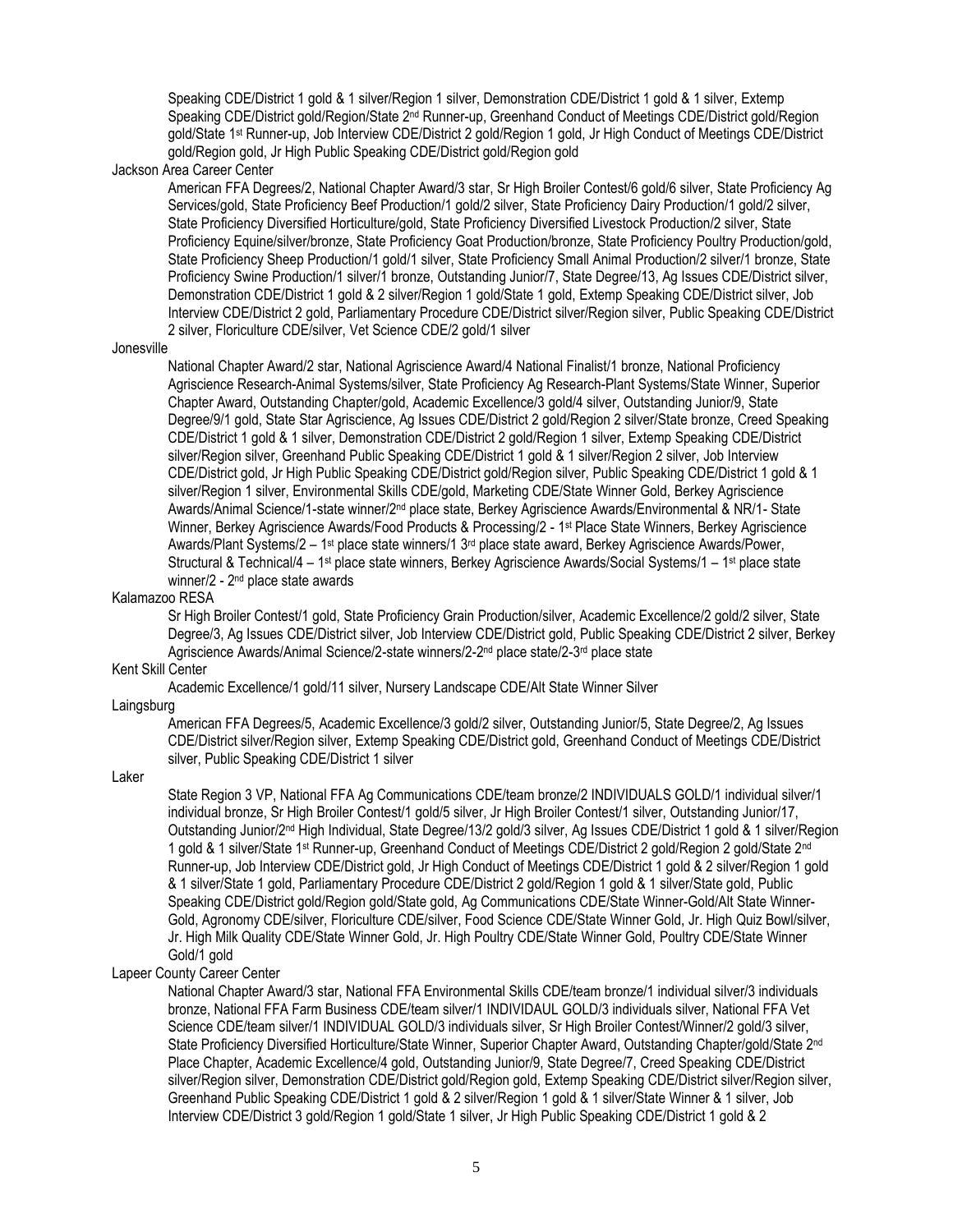silver/Region 2 gold/State silver, Public Speaking CDE/District 2 gold & 1 silver/Region 1 gold, Senior Rabbit Awards/1 gold/1 silver, Agronomy CDE/silver, Environmental Skills CDE/Alt State Winner Gold, Floriculture CDE/3 gold, Forestry CDE/silver, Jr. High Floriculture CDE/silver, Poultry CDE/silver, Vet Science CDE/Alt State Winner Gold/1 gold

## Lenawee Tech Center

State Region 2 VP, Tractor Driving/Zero-Turn/2<sup>nd</sup> place, National Agriscience Award/2 bronze, Sr High Broiler Contest/2 silver, State Ag Mechanics Repair & Maintenance Proficiency/silver, Academic Excellence/1 gold/5 silver, Outstanding Junior/9, State Degree/7, Honorary State FFA Degree (Johanna Lentz), Ag Issues CDE/District 4 silver, Creed Speaking CDE/District silver, Extemp Speaking CDE/District 1 gold & 1 silver/Region 1 gold/State 1 silver, Job Interview CDE/District 1 gold & 2 silver, Jr High Public Speaking CDE/District gold/Region gold/State silver, Ag Mechanics CDE/silver, Environmental Skills CDE/3 gold, Floriculture CDE/2 silver, Vet Science e CDE/3 silver, Berkey Agriscience Awards/Environmental & NR/1- State Winner, Berkey Agriscience Awards/Environmental & NR/1- 2<sup>nd</sup> place state, Berkey Agriscience Awards/Plant Systems/1 – 2<sup>nd</sup> place state award, Berkey Agriscience Awards/Power, Structural & Technical/1 – 1<sup>st</sup> place state winner/1 - 2<sup>nd</sup> place state award

### Lowell

American FFA Degrees/2, Sr High Broiler Contest/1 gold/2 silver, Outstanding Junior/4, State Degree/2, Creed Speaking CDE/District 3 silver/Region 1 gold, Demonstration CDE/District gold, Extemp Speaking CDE/District gold/Region silver, Greenhand Conduct of Meetings CDE/District 1 gold & 1 silver/Region silver, Greenhand Public Speaking CDE/District 3 gold/Region 2 gold/State 1 gold & 1 silver, Job Interview CDE/District silver, Jr High Public Speaking CDE/District gold/Region silver, Parliamentary Procedure CDE/District gold/Region silver, Public Speaking CDE/District gold/Region gold/State silver

### Manchester

Honorary State FFA Degree (Randal Smith)

## Maple Valley

American FFA Degrees/2, Honorary American Degree/Aaron Saari, Academic Excellence/1 gold, Outstanding Junior/2, State Degree/1/1 silver, Creed Speaking CDE/District 2 silver, Demonstration CDE/District 1 gold & 1 silver, 1 silver, Job Interview CDE/District 2 silver, Jr High Conduct of Meetings CDE/District silver/Region silver, Jr. High Forestry CDE/Alt State Winner Gold, Jr. High Milk Quality CDE/Alt State Winner Gold

### **Marshall**

American FFA Degrees/2, Sr High Broiler Contest/1 silver, Jr High Broiler Contest/1 silver, Academic Excellence/6 gold/1 silver, Outstanding Junior/4, State Degree/6, Creed Speaking CDE/District 1 gold & 2 silver/Region 1 silver, Greenhand Conduct of Meetings CDE/District silver/Region silver, Job Interview CDE/District 3 gold/Region 2 gold/State 2nd Runner-up, Jr High Conduct of Meetings CDE/District 1 silver & 1 bronze/Region 1 silver, Parliamentary Procedure CDE/District gold/Region silver, Public Speaking CDE/District gold, Jr. High Forestry CDE/silver

### Mason

State Vice President, National FFA Parliamentary Procedure LDE/silver team, National FFA Creed Speaking LDE/bronze, State Proficiency Sheep Production/State Winner, Academic Excellence/1 silver, Outstanding Junior/1, Ag Issues CDE/District gold/Region gold/State 2nd Runner-up, Creed Speaking CDE/District 2 gold/Region 2 gold/State State Winner, Demonstration CDE/District silver, Jr High Conduct of Meetings CDE/District silver/Region gold, Jr High Public Speaking CDE/District 3 gold/Region 2 gold/State 1st Runner-up, Parliamentary Procedure CDE/District gold/Region silver, Public Speaking CDE/District 2 silver, Forestry CDE/State Winner Gold

## Milan

Sr High Broiler Contest/1 silver, Superior Chapter Award, Academic Excellence/3 gold/4 silver, Outstanding Junior/4, State Degree/2, Extemp Speaking CDE/District silver, Job Interview CDE/District 2 silver, Floriculture CDE/silver, Milk Quality CDE/gold

#### **Montague**

National Chapter Award/3 star, National Agriscience Award/1 National Finalist/1 bronze, National Proficiency Nursery Operations/bronze, Sr High Broiler Contest/1 gold/2 silver, State Proficiency Ag Education/bronze, State Ag Mechanics Design & Fabrication Proficiency/State Winner, State Ag Mechanics Repair & Maintenance Proficiency/State Winner/gold, State Ag Processing Proficiency/silver/bronze, State Proficiency Ag Sales/1 silver/2 bronze, State Proficiency Ag Research-Integrated Systems/State Winner, State Proficiency Diversified Ag Production/State Winner, State Proficiency Diversified Horticulture/gold, State Proficiency Nursery Operations/State Winner, State Proficiency Outdoor Recreation/State Winner/silver, State Proficiency Small Animal Production/gold, State Proficiency Turf Grass Management/State Winner, Superior Chapter Award, Outstanding Chapter/gold, Academic Excellence/20 gold/20 silver, Outstanding Junior/25, State Degree/24/2 gold/2 silver, Ag Issues CDE/District 1 gold & 1 silver, Creed Speaking CDE/District 3 gold/Region2 silver, Demonstration CDE/District 2 gold & 1 silver/Region1 gold/State 1 gold, Extemp Speaking CDE/District 2 gold/Region 2 gold/State 1 silver & 1 bronze, Greenhand Conduct of Meetings CDE/District 2 gold/Region 2 gold/State Winner, Greenhand Public Speaking CDE/District 2 gold/Region 2 silver, Job Interview CDE/District gold/R region gold, Jr High Conduct of Meetings CDE/District 1 gold & 2 silver/1 gold/State 1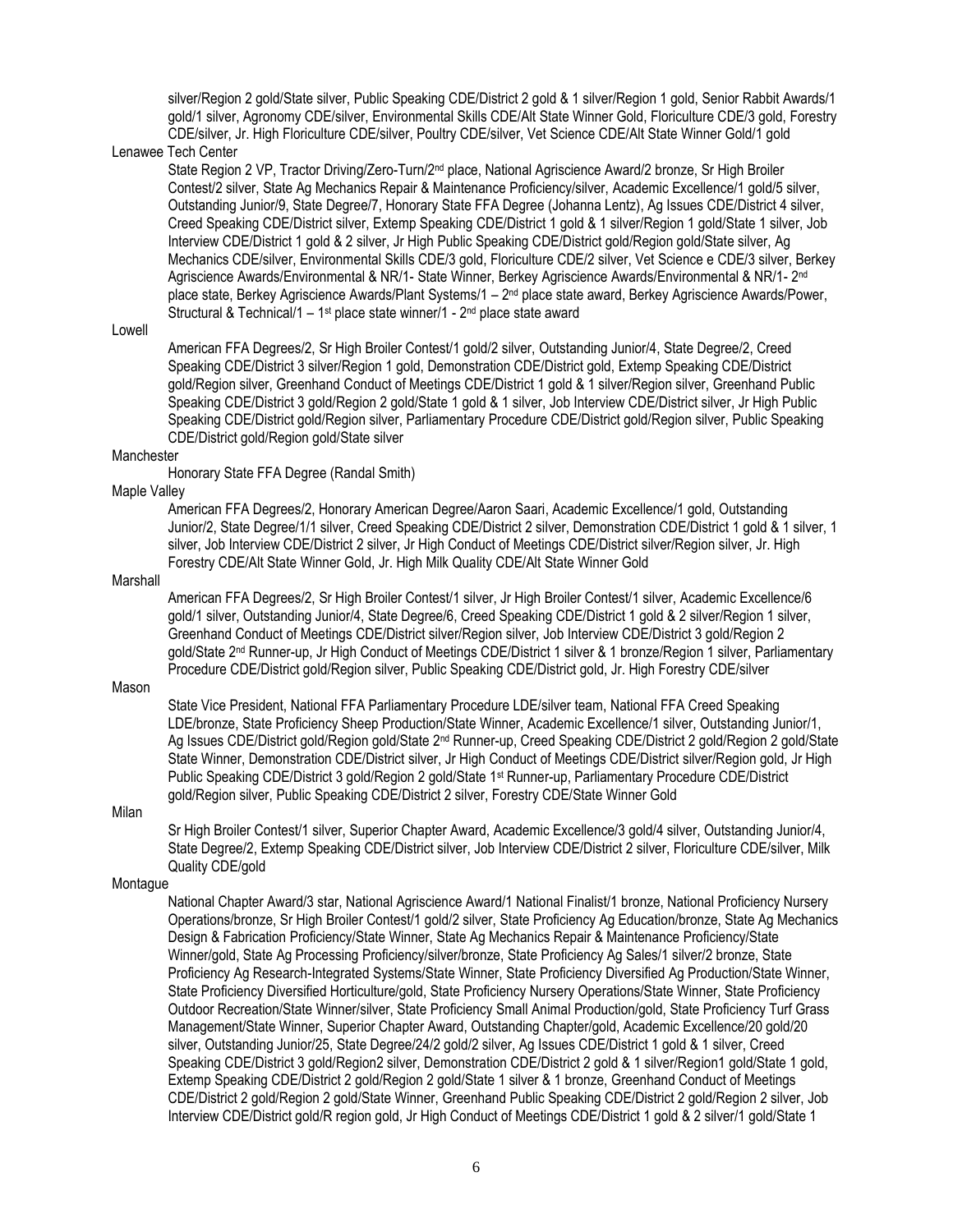gold, Jr High Public Speaking CDE/District 3 gold/Region 2 gold/State Winner & 2nd Runner-up, Parliamentary Procedure CDE/District 2 gold/Region 2 gold/State silver, Public Speaking CDE/District 2 gold & 1 silver/Region 1 gold & 1 silver/State gold, Floriculture CDE/silver, Meats CDE/Silver

## Montcalm Area Center

National Agriscience Award/bronze, State Proficiency Dairy Production/2 silver, Superior Chapter Award, Academic Excellence/2 silver, Outstanding Junior/2, State Degree/2, Ag Issues CDE/District 1 gold & 1 silver/Region 1 gold, Senior Rabbit Awards/1 gold

## Muskegon Area Center

Academic Excellence/3 gold/1 silver, Outstanding Junior/4, State Degree/2, Ag Issues CDE/District silver, Senior Rabbit Awards/ 1 State Winner/2 gold, Milk Quality CDE/silver

## New Lothrop

National FFA Ag Issues LDE/bronze, Sr High Broiler Contest/2 silver, Academic Excellence/1 gold/4 silver, Outstanding Junior/4, State Degree/1, Ag Issues CDE/District gold/Region gold/State silver, Demonstration CDE/District 2 gold/Region 1 gold/State Winner, Greenhand Conduct of Meetings CDE/District gold/Region gold/State silver, Greenhand Public Speaking CDE/District silver, Job Interview CDE/District gold, Jr High Conduct of Meetings CDE/District 2 gold/Region 2 gold/State 2nd Runner-up, Parliamentary Procedure CDE/District gold/Region gold/State Winner

## Newaygo Area Center

National Agriscience Award/bronze, Sr High Broiler Contest/Alternate Winner/5 gold/2 silver, Superior Chapter Award, Academic Excellence/2 gold/1 silver, Outstanding Junior/1, State Degree/5, Ag Issues CDE/District silver, Demonstration CDE/District silver/Region gold/State gold, Job Interview CDE/District silver, Public Speaking CDE/District silver, Environmental Skills CDE/silver, Floriculture CDE/silver, Vet Science CDE/silver, Berkey Agriscience Awards/Social Systems/1 – 1 st place state winner

## Niles

Honorary American Degree/Carrie George, National Proficiency Sheep Production/gold, National FFA Conduct of Meetings LDE/silver team, National FFA Employment Skills LDE/silver, Sr High Broiler Contest/1 gold, Academic Excellence/2 silver, Creed Speaking CDE/District gold/Region gold, Greenhand Public Speaking CDE/District 2 gold/Region1 gold/State 1 silver, Job Interview CDE/District 1 gold & 1 silver/Region 1 gold, Jr High Conduct of Meetings CDE/District gold/Region gold, Jr High Public Speaking CDE/District gold/Region gold/State gold, Parliamentary Procedure CDE/District gold/Region gold/State 1<sup>st</sup> Runner-up

## Northwest Educational Services (formally Traverse Bay Area)

Sr. High Broiler Contest/Alternate Winner/3 gold, State Degree/2, Demonstration CDE/District gold/Region silver, Extemp Speaking CDE/District 1 gold & 1 silver/Region 2 gold/State 1 silver, Public Speaking CDE/District 4 gold/Region 2 gold, Farm Business Mgt. CDE/silver, Forestry CDE/silver

## North Adams Jerome

Tractor Driving/Garden/4<sup>th</sup> place, Berkey Agriscience Awards/Animal Science/3rd place state

# North Huron

National Chapter Award/3 star, National Proficiency Grain Production/silver, National FFA Poultry CDE/team silver/1 INDIVIDUAL GOLD/2 individuals silver/1 individual bronze, Sr High Broiler Contest/1 gold/2 silver, Jr High Broiler Contest/1 gold, State Proficiency Dairy Production/State Winner, State Proficiency Diversified Crop Production/bronze, State Proficiency Fiber and/or Oil Crop/bronze, State Proficiency Wildlife Production & Management/State Winner, Superior Chapter Award, Outstanding Chapter/gold/State 3<sup>rd</sup> Place Chapter Academic Excellence/4 gold/5 silver, State Degree/3/2 gold, State Star Agribusiness, State Star Placement, Demonstration CDE/District 1 gold & 1 silver/Region 1 gold/State silver, Greenhand Public Speaking CDE/District gold/Region silver/State bronze, Job Interview CDE/District 3 gold/Region 2 gold/State 1 gold, Parliamentary Procedure CDE/District silver, Public Speaking CDE/District 1 gold & 1 silver/Region 1 silver, Ag Sales CDE/Alt State Winner Gold, Floriculture CDE/gold, Forestry CDE/gold, Jr. High Floriculture CDE/State Winner Gold/Alt State Winner Gold, Jr. High Agronomy CDE/State Winner Gold, Jr. High Environmental Skills CDE/State Winner Gold/silver, Vet Science CDE/silver

## Ogemaw Heights

American FFA Degrees/1, Superior Chapter Award, Academic Excellence/2 gold/1 silver, Outstanding Junior/1, State Degree/2, Creed Speaking CDE/District gold/Region gold/State silver, Demonstration CDE/District gold/Region silver, Job Interview CDE/District 2 gold/Region 1 gold/State 1 silver,

## Oakland Schools Tech Center, NW

Sr High Broiler Contest/1 silver, Public Speaking CDE/District 2 silver, Environmental Skills CDE/silver, Greenhouse Crop Mgt. CDE/State Winner Gold

## Oakland Schools Tech Center, SW

Public Speaking CDE/District 1 gold & 1 silver/Region1 silver

**Olivet**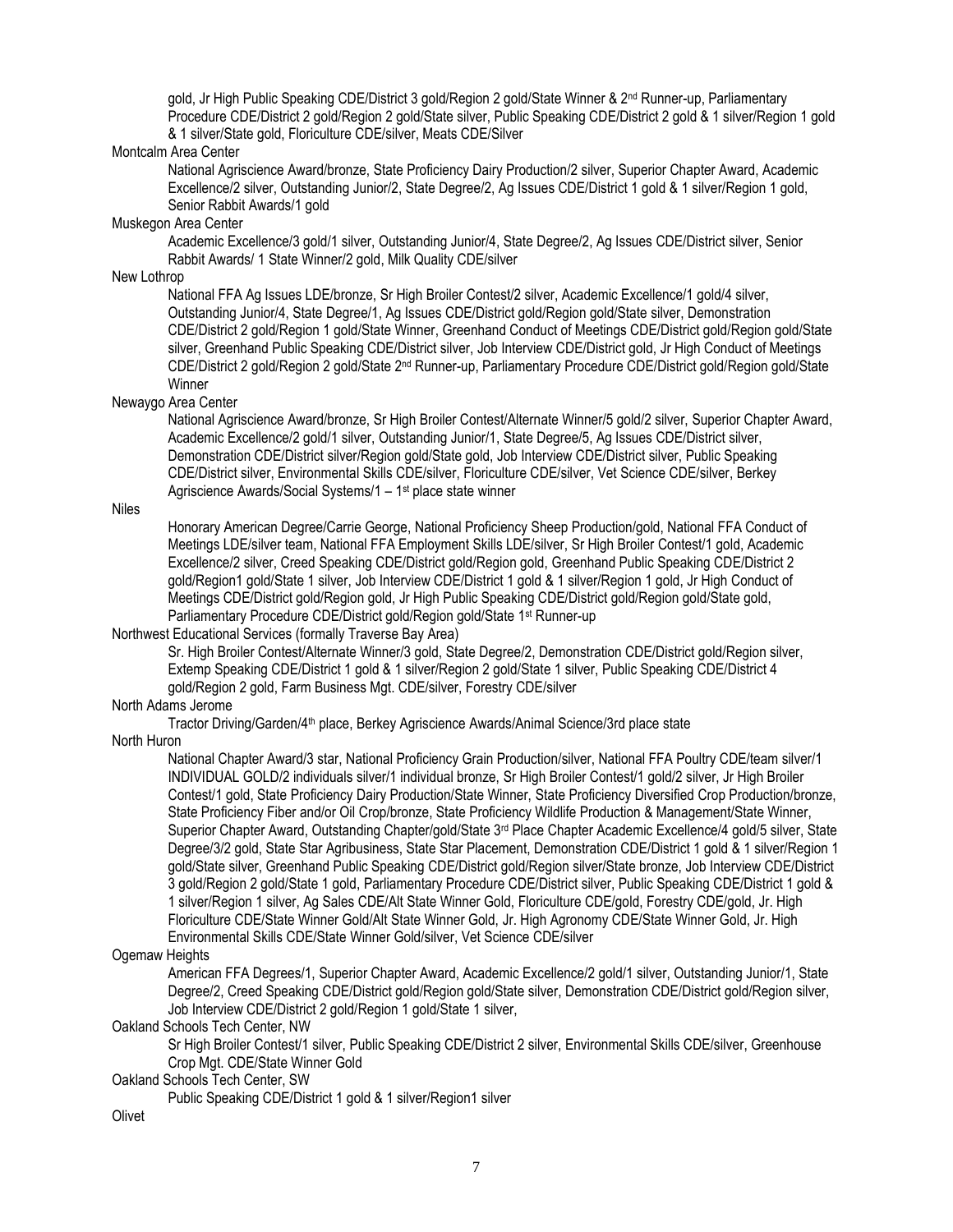State Region 4 VP, State Region 6 VP, National Chapter Award/2 star, National FFA Ag Sales CDE/team silver/6<sup>th</sup> PLACE GOLD INDIVIDUAL/3 individuals silver, Sr High Broiler Contest/2 silver, Superior Chapter Award, Outstanding Chapter/gold, Academic Excellence/3 gold, Outstanding Junior/5, Outstanding Junior/3rd High Individual, State Degree/8/1 gold/1 silver, State Star Production, Ag Issues CDE/District silver/Region silver, Demonstration CDE/District gold/Region silver, Extemp Speaking CDE/District gold/Region gold/State gold, Greenhand Conduct of Meetings CDE/District gold/Region gold/State silver, Job Interview CDE/District 2 gold/Region 2 gold, Jr High Conduct of Meetings CDE/District silver/Region gold, Parliamentary Procedure CDE/District 2 gold/Region 1 gold & 1 silver, Ag Mechanics CDE/gold/silver, Ag Sales CDE/State Winner Gold, Forestry CDE/silver, Jr. High Floriculture CDE/silver, Land Conservation CDE/State Winner Gold

### Ovid-Elsie

American FFA Degrees/2, Sr High Broiler Contest/1 gold, Jr High Broiler Contest/1 silver, Academic Excellence/3 gold/2 silver, Outstanding Junior/3, State Degree/6/2 silver, Creed Speaking CDE/District 1 gold & 1 silver/Region1 silver, Demonstration CDE/District 2 gold/Region 2 gold/State 2<sup>nd</sup> Runner-up, Extemp Speaking CDE/District gold/Region gold/State silver, Job Interview CDE/District 2 gold/Region 1 gold, Jr High Conduct of Meetings CDE/District gold/Region gold/State Winner, Forestry CDE/silver, Jr. High Land Conservation CDE/Alt State Winner Gold, Milk Quality CDE/gold, Poultry CDE/Alt State Winner Gold, Vet Science CDE/silver

## Pankow Career Center

Academic Excellence/2 gold/2 silver, Outstanding Junior/4, State Degree/2, Demonstration CDE/District silver/Region silver, Extemp Speaking CDE/District 2 gold/Region 1 gold & 1 silver, Job Interview CDE/District 2 gold/Region 2 silver, Public Speaking CDE/District 2 gold/Region 1 silver, Farm Business Mgt. CDE/silver, Floriculture CDE/2 gold

Perry

American FFA Degrees/4, National FFA Dairy Foods CDE/TEAM GOLD/3 INDIVIDUALS GOLD/1 individual bronze, National FFA Marketing Plan LDE/silver, Sr High Broiler Contest/3 gold, Academic Excellence/2 gold/6 silver, Outstanding Junior/4, State Degree/1, Creed Speaking CDE/District gold/Region gold/State gold, Greenhand Conduct of Meetings CDE/District gold/Region silver, Job Interview CDE/District gold/Region gold, Parliamentary Procedure CDE/District gold/Region gold/State silver, Floriculture CDE/silver, Forestry CDE/gold, Milk Quality CDE/State Winner Gold

### Petoskey

Job Interview CDE/District silver, Parliamentary Procedure CDE/District gold/Region silver

Ravenna

State Secretary, American FFA Degrees/4, National Chapter Award/2 star, National Proficiency Ag Mechanics Design & Fabrication/bronze, National Proficiency Ag Mechanics Repair & Maintenance/bronze, National FFA Extemp Speaking LDE/silver, State Ag Processing Proficiency/silver, State Proficiency Ag Services/gold, State Proficiency Specialty Animal Production/State Winner, State Proficiency Wildlife Production & Management/silver, Superior Chapter Award, Outstanding Chapter/gold, Academic Excellence/5 gold/10 silver, Outstanding Junior/6, State Degree/4/1 silver, Creed Speaking CDE/District 1 gold & 1 silver, Demonstration CDE/District gold/Region silver, Job Interview CDE/District 1 gold & 1 silver/Region 1 gold, Public Speaking CDE/District 1 gold & 1 silver

## Roosevelt

Floriculture CDE/State Winner Gold, Nursery Landscape CDE/State Winner Gold/silver

Saginaw Career Center

Sr High Broiler Contest/1 silver, State Degree/1

Saline

State Treasurer, American FFA Degrees/2, National Agriscience Award/1 National Finalist/3 bronze, National FFA Meats CDE/team bronze/1 individual silver/3 individuals bronze, Sr High Broiler Contest/3 gold/2 silver, State Proficiency Ag Sales/bronze, State Proficiency Ag Research-Integrated Systems/2 bronze, State Proficiency Ag Research-Plant Systems/bronze, State Proficiency Beef Production/State Winner, State Proficiency Diversified Crop Production/bronze, State Proficiency Diversified Horticulture/silver, State Proficiency Equine/silver, State Proficiency Forage Production/silver, State Proficiency Landscape Management/silver, State Proficiency Poultry Production/2 silver, State Proficiency Sheep Production/silver, State Proficiency Small Animal Production/silver, State Proficiency Turf Grass Management/silver, Academic Excellence/2 gold/1 silver, Outstanding Junior/7, State Degree/5/1 gold/2 silver, Creed Speaking CDE/District gold/Region gold/State bronze, Extemp Speaking CDE/District gold/Region gold/State silver, Greenhand Public Speaking CDE/District gold/Region gold/State gold, Job Interview CDE/District gold/Region silver, Public Speaking CDE/District silver, Ag Mechanics CDE/gold, Food Science CDE/Alt State Winner Gold, Milk Quality CDE/1 gold/1 silver, Poultry CDE/gold, Meats CDE/Alt State Winner Silver, Berkey Agriscience Awards/Environmental & NR/1- 3<sup>rd</sup> place state, Berkey Agriscience Awards/Food Products & Processing/1 – 2<sup>nd</sup> place state award/1 3<sup>rd</sup> place state award, Berkey Agriscience Awards/Plant Systems/1 – 2<sup>nd</sup> place state award, Berkey Agriscience Awards/Power, Structural & Technical/1 – 1st place state winner/1 2<sup>nd</sup> place state winner

Sand Creek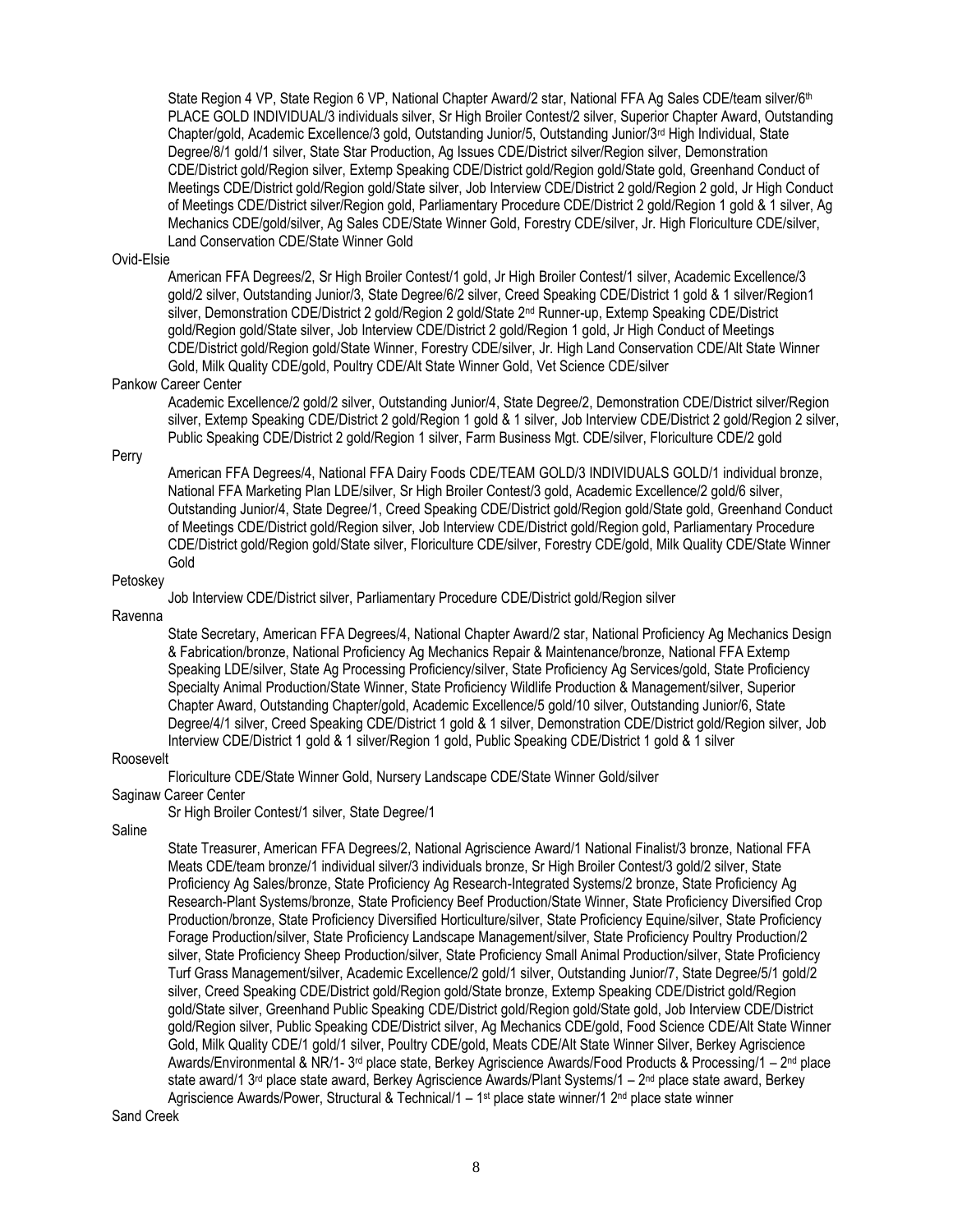Sr High Broiler Contest/State Winner/4 gold, Academic Excellence/6 gold/3 silver, Outstanding Junior/1, State Degree/8/1 silver, Outstanding Agriscience Educator Award (Jennifer Wheeler). Creed Speaking CDE/District gold/Region gold/State silver, Greenhand Conduct of Meetings CDE/District gold/Region gold/State gold, Greenhand Public Speaking CDE/District silver, Job Interview CDE/District gold/Region gold, Jr High Conduct of Meetings CDE/District gold/Region gold/State silver, Parliamentary Procedure CDE/District gold/Region silver/State silver, Public Speaking CDE/District gold/Region gold/State silver, Jr. High Agronomy CDE/Alt State Winner Gold

## Sanilac Career Center

American FFA Degrees/1, National Proficiency Beef Production/bronze, National FFA Dairy Cattle CDE/team bronze/2 individuals silver/2 individuals bronze, Sr High Broiler Contest/1 silver, State Proficiency Beef Production/silver, State Proficiency Diversified Ag Production/silver, State Proficiency Equine/State Winner, State Proficiency Goat Production/State Winner, State Proficiency Vegetable Production/gold, State Degree/7, Ag Issues CDE/District 2 gold/Region 1 gold/State 1 gold, Demonstration CDE/District 2 gold & 1 silver/Region 1 gold, Extemp Speaking CDE/District 1 gold & 1 silver/Region 1 gold, Job Interview CDE/District 2 gold & 1 silver/Region 1 gold, Public Speaking CDE/District 2 gold/Region 1 gold/State 2nd Runner-up, Agronomy CDE/gold, Floriculture CDE/silver, Forestry CDE/gold, Vet Science CDE/gold

### Saranac

American FFA Degrees/1, State Degree/1, Creed Speaking CDE/District silver, Jr High Public Speaking CDE/District gold/Region silver

## **Springport**

National Agriscience Award/bronze, State Proficiency Swine Production/silver, Outstanding Junior/2, State Degree/27/2 gold, State Star Runner-up Production, Ag Issues CDE/District silver, Creed Speaking CDE/District gold/Region silver, Extemp Speaking CDE/District gold/Region silver, Job Interview CDE/District 2 gold/Region 1 silver, Jr High Conduct of Meetings CDE/District gold/Region silver, Jr High Public Speaking CDE/District gold/Region silver, Parliamentary Procedure CDE/District silver/Region gold/State gold, Environmental Skills CDE/silver, Land Conservation CDE/Alt State Winner Gold, Milk Quality CDE/silver, Berkey Agriscience Awards/Plant Systems/1 – 1 st place state winner

## St. Louis

Academic Excellence/1 gold/2 silver, Outstanding Junior/1, State Degree/2, Creed Speaking CDE/District 2 silver, Extemp Speaking CDE/District silver, Greenhand Conduct of Meetings CDE/District silver/Region silver, Public Speaking CDE/District 2 silver/Region 1 silver, Floriculture CDE/silver

## Standish-Sterling

State Degree/3, Demonstration CDE/District gold/Region gold/State 1 st Runner-up, Extemp Speaking CDE/District gold/Region gold/State silver, Greenhand Public Speaking CDE/District gold/Region gold/State silver, Job Interview CDE/District silver, Jr High Conduct of Meetings CDE/District gold/Region gold/State silver, Jr High Public Speaking CDE/District gold/Region gold/State bronze, Parliamentary Procedure CDE/District gold/Region silver/State bronze, Public Speaking CDE/District 2 gold/Region 2 silver

### Stockbridge

Academic Excellence/1 gold, Job Interview CDE/District 1 gold & 1 silver

## Traverse Bay Area (see Northwest Educational Services)

## Tuscola Area Center

National FFA Food Science CDE/team silver/9<sup>th</sup> PLACE INDIVIDAUL GOLD/1 individual silver/2 individual bronze, Sr High Broiler Contest/State Winner/Alternate State Winner/10 gold/3 silver, Outstanding Junior/10, State Degree/12/1 silver, Ag Issues CDE/District 1 gold & 1 silver/Region 1 silver, Creed Speaking CDE/District 2 gold & 2 silver/Region 1 silver & 1 bronze, Demonstration CDE/District 2 silver, Extemp Speaking CDE/District 2 silver, Job Interview CDE/District 1 gold & 2 silver/Region 1 gold, Public Speaking CDE/District gold/Region gold, Agronomy CDE/Alt State Winner Gold/silver, Environmental Skills CDE/gold, Food Science CDE/silver, Milk Quality CDE/silver, Meats CDE/State Winner Gold

### Ubly

American FFA Degrees/7, National Chapter Award/2 star, National Proficiency/Dairy Production/silver, National FFA Public Speaking LDE/silver, State Proficiency Beef Production/silver, State Proficiency Beef Production/gold, State Proficiency Dairy Production/bronze, State Proficiency Diversified Ag Production/2 gold/2 silver, State Proficiency Diversified Livestock Production/1 gold/2 silver/1 bronze, State Proficiency Goat Production/gold, State Proficiency Poultry Production/State Winner, State Proficiency Small Animal Production/State Winner, Superior Chapter Award, Outstanding Chapter/gold, Academic Excellence/5 silver, Outstanding Junior/13, State Degree/3/2 gold, Ag Issues CDE/District silver, Creed Speaking CDE/District 3 silver, Demonstration CDE/District gold/Region gold, Extemp Speaking CDE/District 2 gold/Region 1 gold/State 1st Runner-up, Greenhand Conduct of Meetings CDE/District 2 gold/Region 2 gold, Greenhand Public Speaking CDE/District silver/Region bronze, Jr High Conduct of Meetings CDE/District 1 gold & 1 silver/Region 1 gold & 1 silver/State silver, Jr High Public Speaking CDE/District 3 gold/Region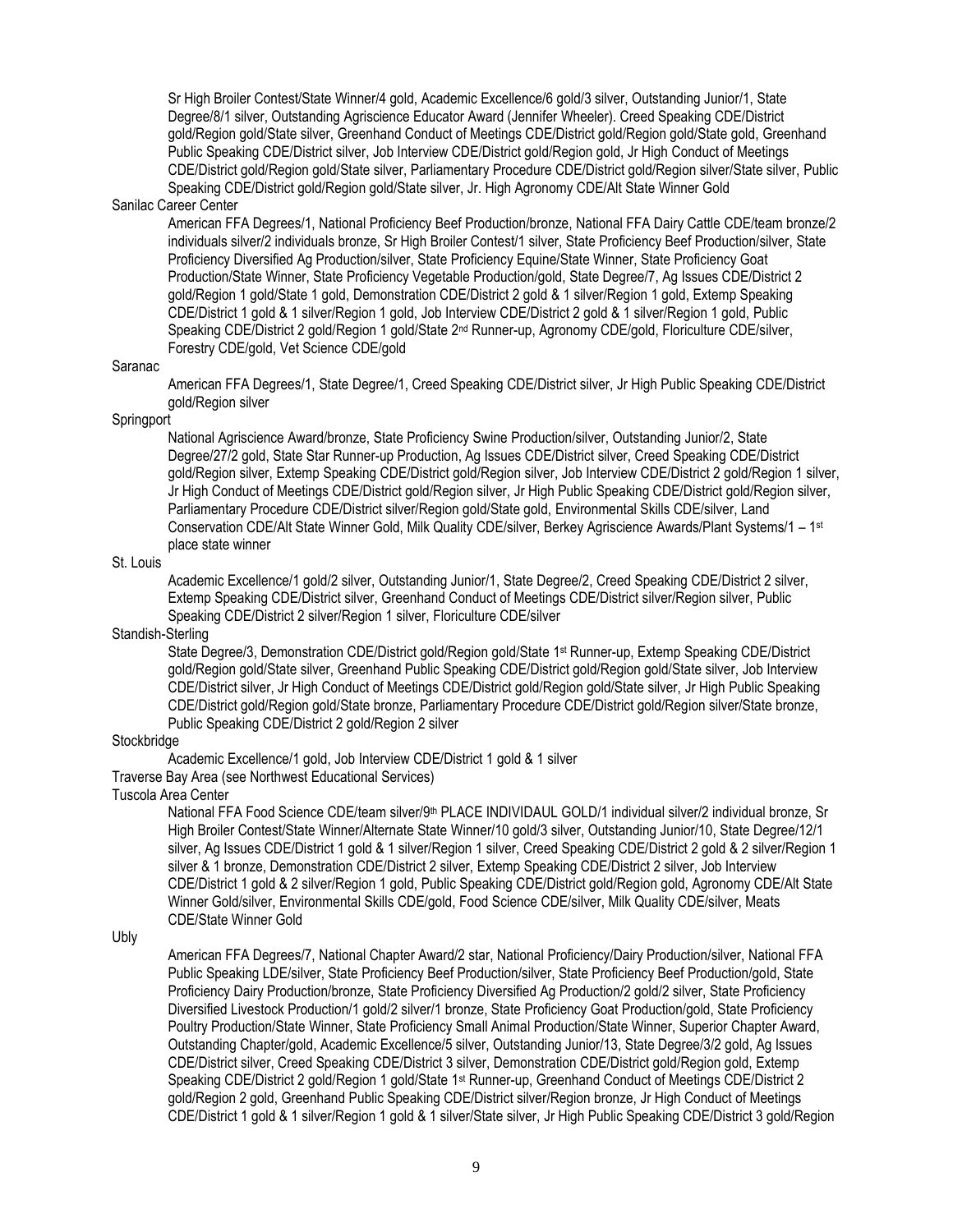1 gold & 1 silver/State 1 silver, Parliamentary Procedure CDE/District 2 gold & 1 silver/Region 1 gold & 1 silver/State 1 silver, Public Speaking CDE/District 2 silver, Ag Communications CDE/silver, Ag Mechanics CDE/silver, Farm Business Mgt. CDE/State Winner Gold, Jr. High Floriculture CDE/silver, Jr. High Forestry CDE/State Winner Gold, Jr. High Land Conservation CDE/State Winner Gold, Land Conservation CDE/silver, Berkey Agriscience Awards/Plant Systems/1 – 3<sup>rd</sup> place state award

### Unionville-Sebewaing

State Proficiency Beef Production/State Winner, State Degree/1, Creed Speaking CDE/District gold/Region gold/State silver, Demonstration CDE/District silver, Extemp Speaking CDE/District gold/Region silver, Greenhand Public Speaking CDE/District gold, Public Speaking CDE/District gold

### Van Buren Tech Center

Sr High Broiler Contest/2 gold/3 silver, State Degree/2, Demonstration CDE/District 2 silver, Job Interview CDE/District silver, Public Speaking CDE/District 1 gold & 1 silver, Senior Rabbit Award/3 silver

# Vicksburg

State Degree 1, Job Interview CDE/District silver, Environmental Skills CDE/silver

Waldron

American FFA Degrees/1, Sr High Broiler Contest/1 gold/4 silver, Jr High Broiler Contest/1 gold/2 silver, Outstanding Junior/3, Creed Speaking CDE/District 1 gold & 2 silver/Region 1 silver, Demonstration CDE/District gold, Greenhand Conduct of Meetings CDE/District gold/Region gold, Job Interview CDE/District gold/Region gold/State silver, Jr High Conduct of Meetings CDE/District 1 gold & 1 silver/Region 1 silver, Jr. High Environmental Skills CDE/silver, Jr. High Poultry CDE/Alt State Winner Gold

## **Webberville**

American FFA Degrees/3, National Chapter Award/3 star, Sr High Broiler Contest/State Winner/4 gold, State Ag Processing Proficiency/silver, State Proficiency Small Animal Production/gold, Superior Chapter Award, Outstanding Chapter/gold, Academic Excellence/2 gold/2 silver, Outstanding Junior/2, State Degree/3, Ag Issues CDE/District gold/Region gold

## Wexford-Missaukee

Sr High Broiler Contest/2 gold/1 silver, Academic Excellence/1 gold/2 silver, Outstanding Junior/1, State Degree/3, Demonstration CDE/District gold/Region gold/State Bronze, Extemp Speaking CDE/District silver, Job Interview CDE/District silver, Forestry CDE/gold

### **Whiteford**

National Proficiency Diversified Horticulture/bronze, Sr High Broiler Contest/4 silver, Jr High Broiler Contest/State Winner/Alternate State Winner, Academic Excellence/12 gold/8 silver, Outstanding Junior/7, State Degree/10, Ag Issues CDE/District 2 gold & 1 silver, Region 2 gold/State State Winner, Creed Speaking CDE/District gold, Demonstration CDE/District 1 gold & 1 silver/Region 1 gold & 1 silver/State bronze, Extemp Speaking CDE/District silver, Greenhand Conduct of Meetings CDE/District gold, Jr High Conduct of Meetings CDE/District 2 gold/Region 1 gold/State 1 silver, Jr High Public Speaking CDE/District 2 silver/Region gold/State silver, Parliamentary Procedure CDE/District silver/Region silver, Public Speaking CDE/District 1 gold & 1 silver/Region gold/State silver

### Whittemore-Prescott

Extemp Speaking CDE/District silver, Job Interview CDE/District silver

## Wilson Talent Center

Environmental Skills CDE/gold, Berkey Agriscience Awards/Environmental & NR/1- 3<sup>rd</sup> place state

### Activities/Events Included

State Officers 2021-2022 Tractor Driving Livestock Dairy Cattle Meats Dairy Handler's American FFA Degrees Honorary American Degree National Chapter National Agriscience Fair National Proficiency National CDEs Leadership National CDEs Skills Broiler Contest Superior Chapter